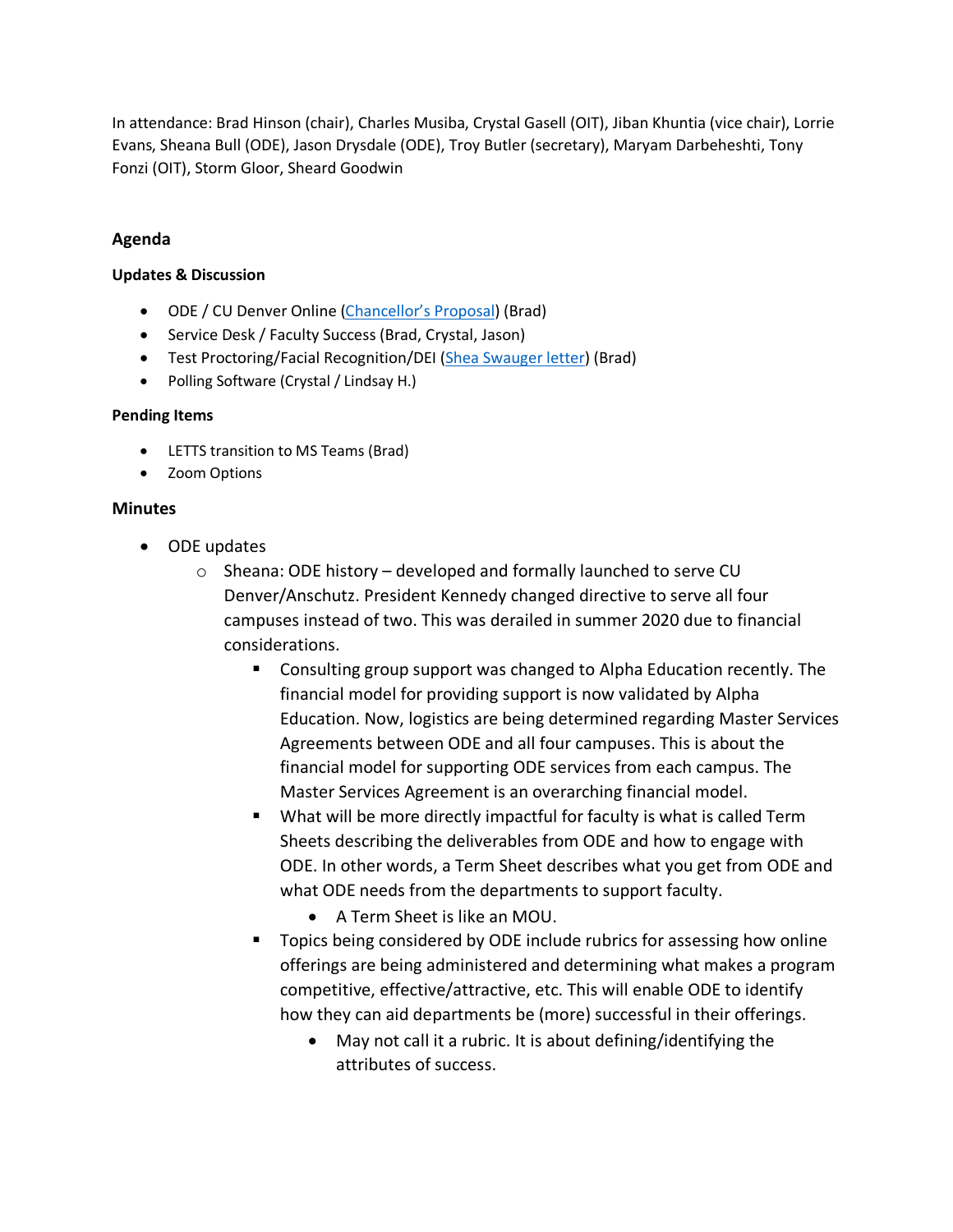- $\circ$  Brad: Asks for clarification that the pipeline for interacting with ODE is staying the same between CU Denver with ODE or is it about al a carte services.
	- Sheana: This is still being determined and will be considered/informed in part by the rubrics/terms of service.
- o Lorrie: What about issues involving a program that has prerequisites/core courses outside of the department being offered?
	- **Sheana: There needs to be a focus on developing an online core to serve** the general needs of various programs where we focus on avoiding duplication. This requires figuring out what types of cross-listings and reciprocity agreements can be agreed upon between departments.
- $\circ$  Sheana: Request to LETTS we advocate for the technology/education needs we have through ODE.
- o Sheana: Partnering with ODE and taking advantage of new chancellor Michelle Marks should help Denver when it comes to dealing with duplications and other issues arising from competing departments with various campuses.
- Service Desk / Faculty Success update
	- $\circ$  Brad: Still trying to settle on OIT service desk in terms of its centralization and issues arising Canvas help and long queues for faculty.
	- o Crystal: Service desk is paid 100% through OIT not ODE, so OIT services should reside in Denver.
		- We are missing academic technology support coordination between ODE and OIT stemming from when they split several years ago. Some people left a while ago that were not replaced that used to fill this role.
- Polling Software
	- o Crystal: Soliciting thoughts on a potential polling solution for large online courses. There are a lot of limitations in the functionality of how zoom polling works. There are questions about how to do live quizzes that pull grades/scores into Canvas. Would like to do a site license across all four campuses.
		- **Storm Gloor: Sees a need in both his department and Center for Faculty** Development.
	- $\circ$  Crystal: Please ask colleagues about what products they are usingfor polling, what they need/want/like/etc.
	- o Brad: If we have a large system wide effort on this, then adoption rates should grow.
- Test proctoring
	- $\circ$  Brad: Start thinking about the letter from Shea. We will discuss next time.